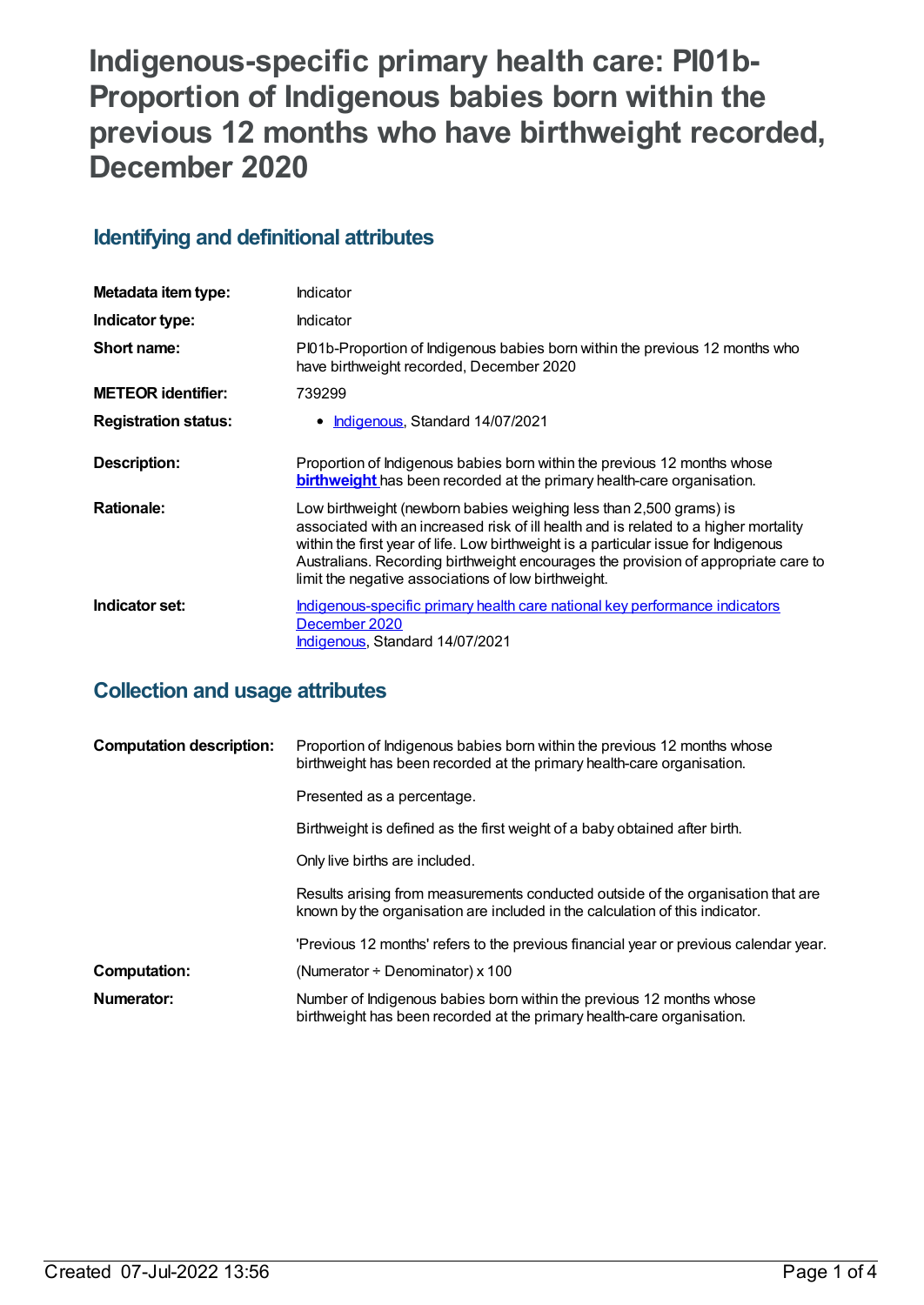#### [Person—Indigenous](https://meteor.aihw.gov.au/content/602543) status, code N

#### **Data Source**

[Indigenous-specific](https://meteor.aihw.gov.au/content/737914) primary health care national Key Performance Indicators (nKPI) data collection

#### **NMDS / DSS**

[Indigenous-specific](https://meteor.aihw.gov.au/content/738532) primary health care NBEDS December 2020

#### **Guide for use**

The baby is considered Indigenous if one or both parents identify as Indigenous.

### **Data Element / Data Set**

Product of [birth—birth](https://meteor.aihw.gov.au/content/695437) status, code N

#### **Data Source**

[Indigenous-specific](https://meteor.aihw.gov.au/content/737914) primary health care national Key Performance Indicators (nKPI) data collection

#### **NMDS / DSS**

[Indigenous-specific](https://meteor.aihw.gov.au/content/738532) primary health care NBEDS December 2020

#### **Guide for use**

Only live births are included.

### **Data Element / Data Set**

[Person—birthweight](https://meteor.aihw.gov.au/content/709571) recorded indicator, yes/no code N

#### **Data Source**

[Indigenous-specific](https://meteor.aihw.gov.au/content/737914) primary health care national Key Performance Indicators (nKPI) data collection

#### **NMDS / DSS**

[Indigenous-specific](https://meteor.aihw.gov.au/content/738532) primary health care NBEDS December 2020

**Denominator:** Total number of Indigenous babies born within the previous 12 months who had a medical record at the primary health-care organisation.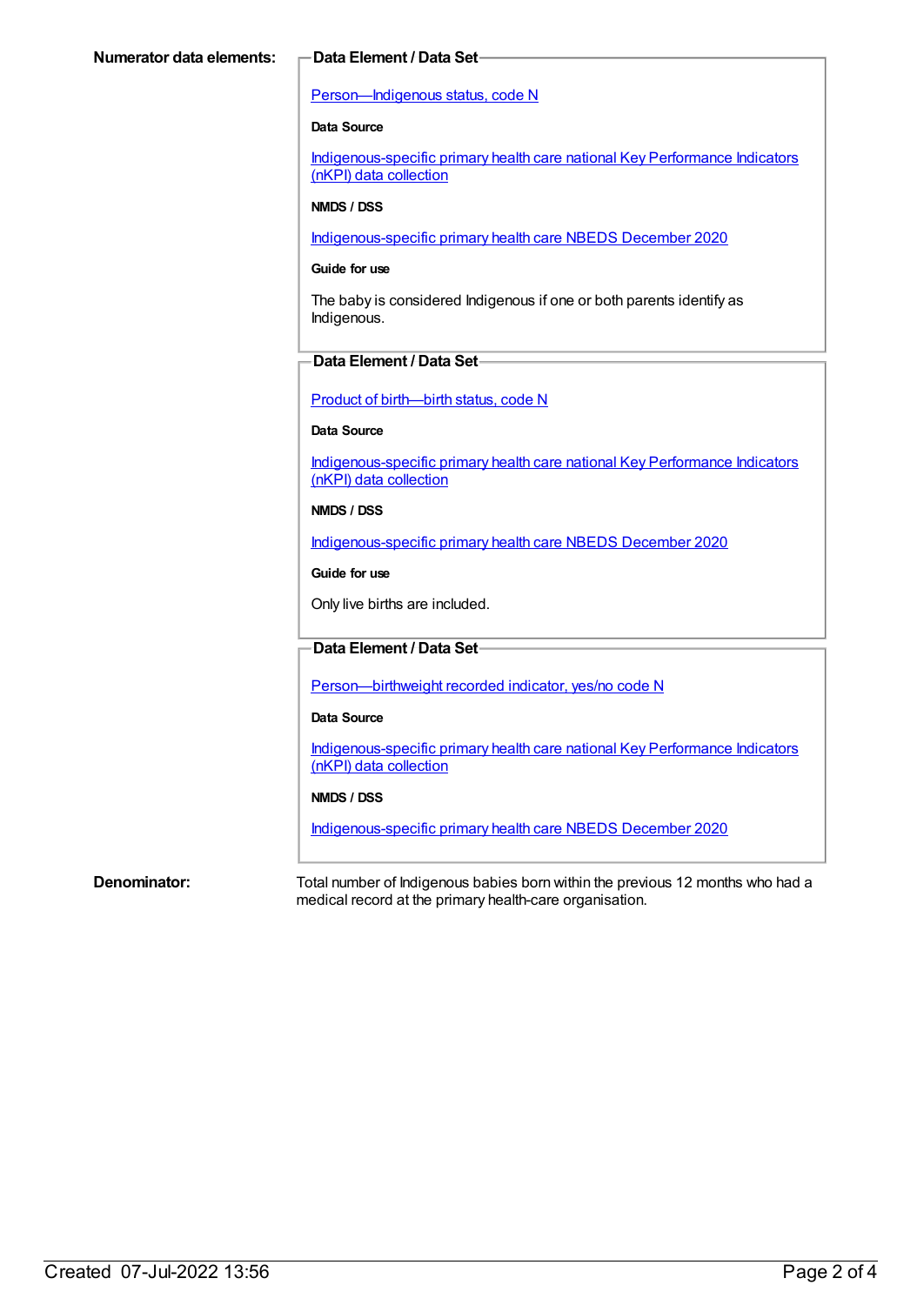| Denominator data | Data Element / Data Set-                                                                              |
|------------------|-------------------------------------------------------------------------------------------------------|
| elements:        |                                                                                                       |
|                  | Person-Indigenous status, code N                                                                      |
|                  | Data Source                                                                                           |
|                  | Indigenous-specific primary health care national Key Performance Indicators<br>(nKPI) data collection |
|                  | <b>NMDS / DSS</b>                                                                                     |
|                  | Indigenous-specific primary health care NBEDS December 2020                                           |
|                  | Guide for use                                                                                         |
|                  | The baby is considered Indigenous if one or both parents identify as<br>Indigenous.                   |
|                  | Data Element / Data Set-                                                                              |
|                  |                                                                                                       |
|                  | Product of birth-birth status, code N                                                                 |
|                  | Data Source                                                                                           |
|                  | Indigenous-specific primary health care national Key Performance Indicators<br>(nKPI) data collection |
|                  | NMDS / DSS                                                                                            |
|                  | Indigenous-specific primary health care NBEDS December 2020                                           |
|                  | Guide for use                                                                                         |
|                  | Only live births are included.                                                                        |
|                  |                                                                                                       |

**Comments:** Census date for reporting is 31 December 2020.

## **Representational attributes**

| <b>Representation class:</b> | Percentage |
|------------------------------|------------|
| Data type:                   | Real       |
| Unit of measure:             | Person     |
| Format:                      | N[NN].N    |
|                              |            |

## **Indicator conceptual framework**

| <b>Framework and</b> | <b>Health Conditions</b> |
|----------------------|--------------------------|
| dimensions:          |                          |

### **Data source attributes**

| Data sources: | Data Source                                                                                           |
|---------------|-------------------------------------------------------------------------------------------------------|
|               | Indigenous-specific primary health care national Key Performance Indicators (nKPI)<br>data collection |
|               | Frequency                                                                                             |
|               | 6 monthly                                                                                             |
|               | Data custodian                                                                                        |
|               | Australian Institute of Health and Welfare.                                                           |